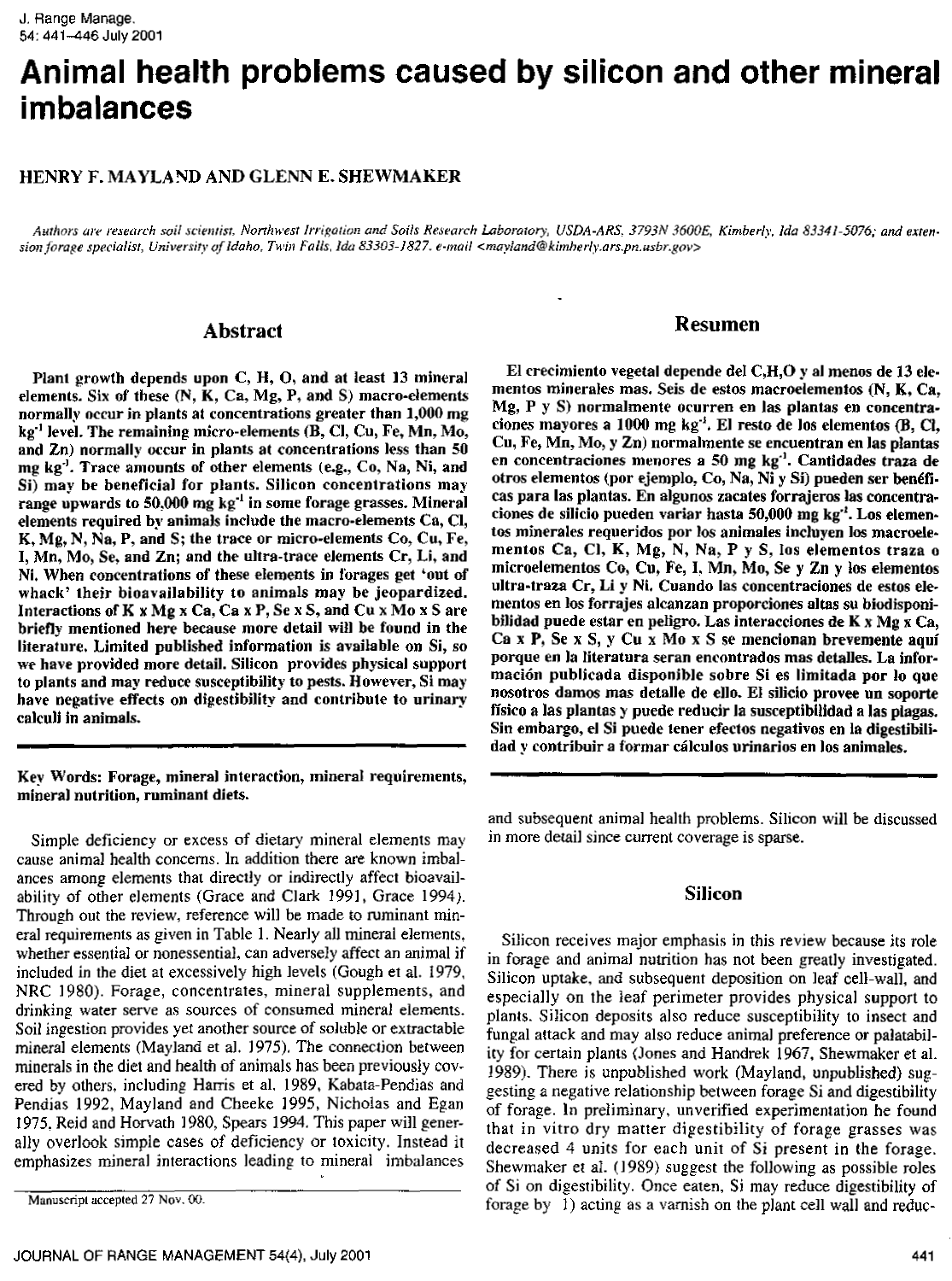| Table 1. Nutrient element concentrations normally found in cool-season grasses and legumes and |  |
|------------------------------------------------------------------------------------------------|--|
| their requirement by sheep and cattle.                                                         |  |

|                           | Concentrations in Forages' |                                           | Dietary requirements <sup>2</sup> |               |  |  |  |
|---------------------------|----------------------------|-------------------------------------------|-----------------------------------|---------------|--|--|--|
| Element                   | Grasses                    | Legumes                                   | Sheep                             | Cattle        |  |  |  |
|                           |                            |                                           |                                   |               |  |  |  |
| Calcium, Ca               | $3 - 6$                    | $3 - 14$                                  | $3 - 4$                           | $3 - 4$       |  |  |  |
| Chlorine, Cl              | $1 - 5$                    | $1 - 5$                                   | Ł                                 | $\frac{2}{2}$ |  |  |  |
| Magnesium, Mg             | $1 - 3$                    | $2 - 5$                                   |                                   |               |  |  |  |
| Nitrogen, N               | $10 - 40$                  | $10 - 50$                                 | $10 - 15$                         | $10 - 5$      |  |  |  |
| Phosphorus, P             | $2 - 4$                    | $3 - 5$                                   | 2                                 | 2             |  |  |  |
| Potassium, K              | $10 - 30$                  | $20 - 40$                                 |                                   | 8             |  |  |  |
| Silicon, Si <sup>3</sup>  | $10 - 40$                  | $0.5 - 1.5$                               | requirement not established       |               |  |  |  |
| Sodium, Na <sup>3</sup>   | $0.1 - 3.0$                | $0.1 - 2$                                 |                                   | 2             |  |  |  |
| Sulfur, S                 | $1-4$                      | $2 - 5$                                   | $1 - 2$                           | $1 - 2$       |  |  |  |
|                           |                            |                                           |                                   |               |  |  |  |
| Boron, B                  | $3 - 40$                   | $30 - 80$                                 | requirement not established       |               |  |  |  |
| Copper, Cu                | $3 - 15$                   | $3 - 30$                                  | 5-6                               | $7 - 10$      |  |  |  |
| Fluorine, $F'$            | $2 - 20$                   | $2 - 20$                                  | $1 - 2$                           | $1 - 2$       |  |  |  |
| Iron, Fe                  | 50–250                     | $50 - 250$                                | 40 <sub>10</sub>                  | 40            |  |  |  |
| Manganese, Mn             | 20–100                     | $20 - 200$                                | 25.                               | 25            |  |  |  |
| Molybdenum, Mo            | $1 - 5$                    | $1 - 10$                                  | <0.1                              | $-0.1$        |  |  |  |
| Zinc, Zn                  | $10 - 50$                  | $15 - 70$                                 | $25 - 40$                         | $25 - 40$     |  |  |  |
|                           |                            | ------------------ (µg kg <sup>-i</sup> ) |                                   |               |  |  |  |
| Cobalt, Co <sup>3</sup>   | 50-300                     | 200-300                                   | 100                               | 60            |  |  |  |
| Chromium, Cr <sup>3</sup> | $200 - 1000$               | 200-1000                                  | Trace                             | Trace         |  |  |  |
| Iodine, $\Gamma$          | $40 - 800$                 | $40 - 800$                                | 500                               | 500           |  |  |  |
| Nickel, Ni                | 200-1000                   | 200-1000                                  | $60 - 70$                         | 60-70         |  |  |  |
| Selenium, Se <sup>3</sup> | 50-200                     | 50-200                                    | 30-200                            | $+0 - 300$    |  |  |  |

<sup>1</sup>Herbage data are generalized from Fageria et al. (1991), Gough et al. (1979), Jones and Thomas (1987), Marschner (1986), Mayland (unpublished). Mays (1974), and Reid and Jung (1970)

Animal data are generalized from Grace (1994), Grace and Clark (19911. Jones and Thomas (1987). NRC (1980)• F, while not required by animals is beneficial to bones and teeth. Dietary requirements are for growing sheep and lactating pule. Requirements may be different for other animal classes.

Required by animals but not grasses or legumes.

ing accessibility to rumen microflora, 2) complexing trace elements like Zn and reducing their availability to rumen microflora, or 3) complexing enzymes that are integrally involved in rumen metabolism.

Silicon (Si) is absorbed as monositicic acid  $[Si(OH)<sub>A</sub>]$  by plant roots, transported throughout the plant, and deposited primarily in epidermal cells, stoma and trichomes of leaves (Jarvis 1987). Some of this Si remains in soluble forms. Most Si, however, is incorporated into or onto the cell wall structure or precipitated with other elements to form amorphous crystalline deposits called phytolyths (Blackman and Bailey 1971, Moore 1984). [The structure, shape, and color of plant phytolyths differ among grass genera and may be used for classification purposes in archeological sites.] Silicon uptake is largely passive, i.e., taken up with the transpiration stream, however, recent evidence has demonstrated that some energy mediated uptake of Si occurs in grasses (Jarvis 1987, Mayland et al. 1991).

The incorporation of Si into scabrous tissue is perceived as a defense mechanism against some insects (Moore 1984) and possibly against grazing by large herbivores (McNaughton et al. L985). Silicon taken up by forage plants may also reduce

rumen microbial accessibility to cell wall structure (Smith and Nelson 1975, Harbers et al. 1981), thereby reducing apparent digestibility of herbage (Van Soest and Jones 1968). Mika (1986) reported that a water-soluble form of Si inhibits activity of cellulases and other digestive enzymes, whereas the insoluble form is chemically inert. Thus, exogenous Si from ingested soil or dust adhering to herbage probably has little direct effect on digestibility.

Silicon, in addition to affecting forage quality, is implicated in animal health (Jones and Handreck L967). In some early research, urolithiasis in steers was related  $(r^2 = 0.56)$  to Si concentrations in Montana forage grasses (Parker L957). However, Bailey (1976) later reported that frequency of urinary calculi encountered in Alberta cattle was inversely related to urine volume and water intake. This cause and effect relationship has not been resolved. Ingestion of certain Si minerals may increase the rate of tooth wear, thus reducing the effective lifetime of grazing animals (see also Soil Ingestion).

Shewmaker et al. (1989) determined the Si concentration in 31 accessions of C-3 grasses and the relationship of Si concentration to sheep preference. Silicon concentrations in leaves increase with advancing phenological maturity and are greatest in leaves, intermediate in inflorescences, and least in stems. Awns contain high concentrations of Si. Silicon concentrations in leaves of *Agropyron, Pseudoroegneria,* and *Thinopyrum* increase at nearly twice the rate of those in *Critesion, Hordeum. Leymus* and *Psathyrostachys* (Fig. 1). *Elymus* leaves contain higher concentrations of Si at the vegetative stage than other groups, but the accumulation rate is intermediate.

Silicon is much more soluble in NDF than ADE extractions (Shewmaker, et al.1989). They found that in vegetative grass, about 32% of total leaf Si remains in the NDF residue. However, about 76% remains in the ADF residue. Some of the Si is insoluble in both extracts. These insoluble portions of Si increase with aging. Preference relates to estimated dry matter digestibility at boot and anthesis, but is not related to fiber or Si measurements.

Leaf Si concentration ranges from 7 g kg' in *Hordeum* to 47 g kg' in bluebunch wheatgrass *(Pseudorogneria spicata = Agropyrum spicatum* [Pursh] Scribe. & Smith). Indian ricegrass *(Oryzopsis hymenoides* (Roemer & J.A. Schultes) ex Piper) contains 25 g Si kg' in leaves at the anthesis stage. Medusahead *(Elymus caput-medusae* L.) is very unpalatable and contains up to  $113$  g Si kg<sup>-1</sup>, whereas cheatgrass *(Bromus tectorum* L.) contains 44 g Si kg' (Bovey et al. 1961).

Silicon accumulation in 3 groups of grasses as a function of growth stage is shown in Figure.l. The wheatgrasses (group 1) generally reach physiological maturity quicker than wildryes (with the exception of Russian wildrye) and wild barleys (group 2). Group 1 plants tend to have fewer leaves, which on average may be chronologically older than leaves of group 2 plants. These older leaves of group l plants may have higher concentrations of Si because passively-transported Si, taken up as a soluble component in the transpiration stream, accumulates for a longer time in leaves or because of differences in active transport (requiring energy) of Si from roots to leaves.

#### *Silicon in tall fescue and its relation to cattle preference.*

In our studies of cattle preferences among tall fescue cultivars, preference scores were not related to soluble or insoluble Si in ADF and NDF residue, nor to total Si at any phenological stage (Mayland, unpublished). Thus, cattle preference for these grasses is a function of factors other than Si components. There is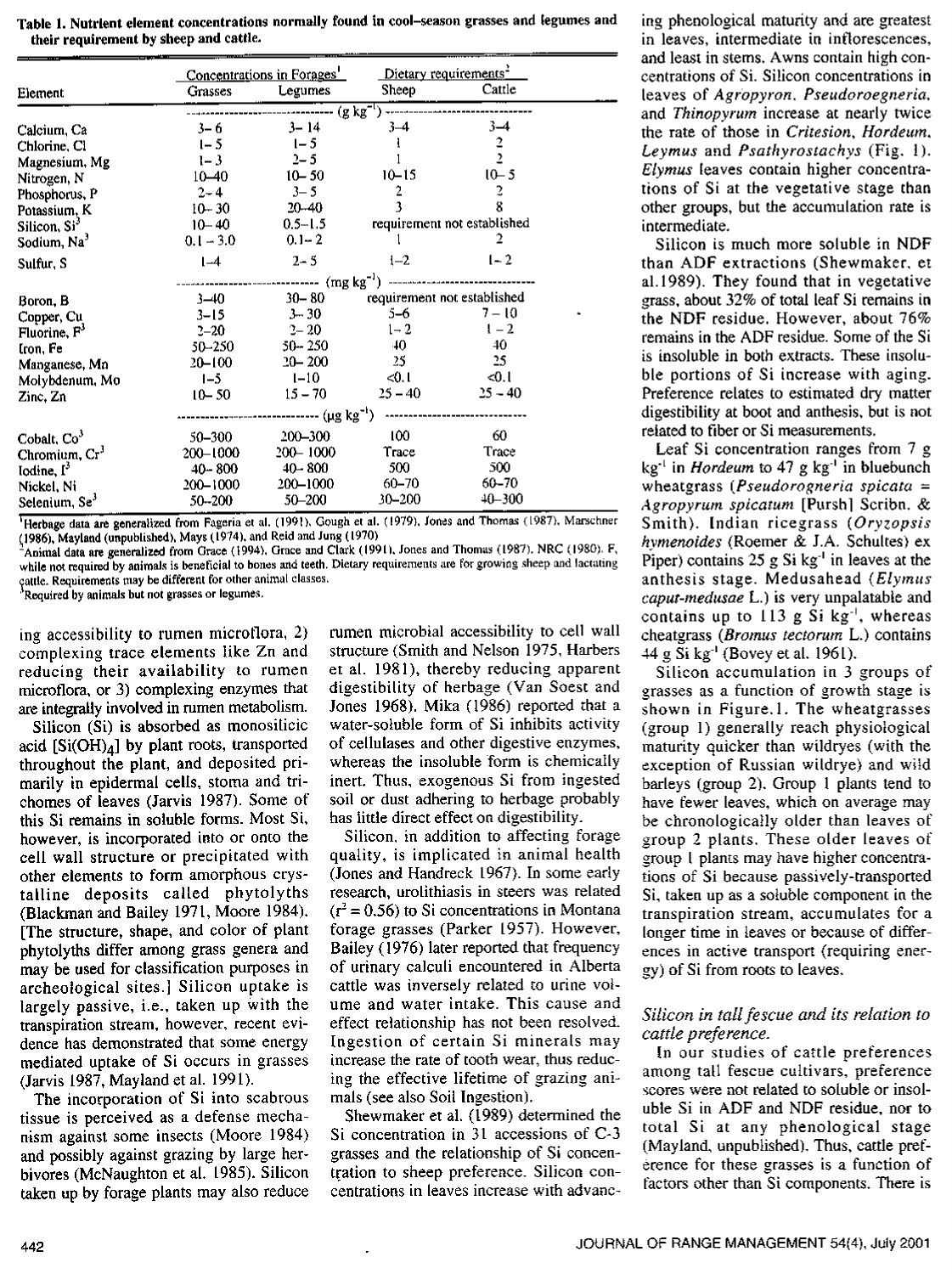

Fig. 1. Leaf silicon (Si) accumulation in C-3 grasses as predicted by growth stage. Group 1 genera include Thinopyrum, Agropyron, and Pseudoroegneria, the wheatgrasses. Group 2 genera include Critesion, Hordeum, Psathyrostachys, and Leymus, wild-barley and wildrye. Data are adapted from Shewmaker et al. 1989.

evidence that Si concentration is higher in grazed plants than ungrazed plants on the Serengeti (McNaughton and Tarrants 1983) and in western wheatgrass  $(Pascopyrum smithii = Agropyrum smithii)$ [Rydb.] A. Love) on the northern plains (Brizuela et al. 1986). Brizuela also reports that hand-defoliated little bluestem (Schizachyrium scoparium [Michx.] Nash) contains lower Si concentrations than nondefoliated plants. The different Si concentrations may be a result of grazing-induced ecotypic differentiation (Detling and Painter 1983). The theory that Si is a short-term defense against large herbivores is clouded by the interaction with increased nutritional value of regrowth forage over initial forage.

#### **Magnesium x Potassium x** Calcium

Hypomagnesemic grass tetany is probably the most important metabolic problem in ruminants caused by mineral imbalances (Mayland 1988). It is characterized by low blood plasma Mg concentrations  $(<0.4$  mmol liter<sup>1</sup>) and most assuredly by low urinary Mg concentrations  $(< 0.8)$ mmol liter''). Although 2 g Mg  $kg^{-1}$  DM is adequate to meet Mg requirements in most situations, cows and ewes near parturition and continuing into lactation, may need extra Mg (10 to 30 g Mg cow-day<sup>-1</sup>, 2 to 3  $g$  Mg ewe-day<sup>-1</sup>).

Magnesium absorption by both plants and ruminants is negatively affected by K. That interaction is the basis for the  $K/(Mg+Ca)$  ratio in forages that provides a risk index. Calcium may counter some of the effects of K on Mg absorption. The risk of grass tetany increases exponentially when the herbage  $K/(Ca+Mg)$  increases above 2.2 (expressed as moles of charge basis). Other factors that reduce Mg availability to ruminants include high concentrations of N and low concentrations of total soluble carbohydrate. Prudent use of N and K fertilizers is warranted to minimize risk of grass tetany (Mayland and Wilkinson 1989, Mayland et al. 1990). Aluminum in acid soil solutions may also reduce Ca and Mg uptake by cool season grasses and increase susceptibility to grass tetany (Rengel and Robinson 1989). Restoring available soil P to concentrations adequate for good plant growth has also elevated Mg and Ca concentrations in grass leaves (Reinbott and Blevins 1994).

Severity of economic livestock losses can be reduced by delaying early spring use of grass pastures, grazing with stocker and dry cows, and supplementing animals with soluble Mg. The Mg may be provided in drinking water, licks, salt, or perhaps as a dust on the forage. On acid soils; liming with Ca-Mg limestone (dolomite) rather than calcium limestone (calcite) would increase Mg availability to plants and likely to grazing animals. The method chosen will be greatly dependent on local conditions.

An alternative to fertilization or direct supplementation is to increase Mg in forage through plant breeding (Sleper et al. 1989). Progress has been made with Italian ryegrass (Lolium multiflorum Lam.) (Moseley and Baker 1991, Moseley and Griffiths 1984), perennial ryegrass (Lolium perenne L.) (Binnie et al. 1996), and tall fescue (Mayland and Sleper 1993, Crawford et al. 1998). The new cultivars have resulted in reduced values of  $K/(Mg+Ca)$  in forage, increased levels of blood plasma Mg in animals, and in high risk situations these high magnesium cultivars have reduced the incidence of grass tetany death losses by grazing animals.

Potassium levels of 28 g  $kg^{-1}$  DM in herbage will provide near maximum herbage yield of cool-season grasses. However, increases in solution K concentration reduce uptake of both Ca and Mg by plants, even at higher solution K levels resulting in less than maximum forage yield. Smith et al. (1985) reported that Mg concentrations level out at 1.9 g  $kg^{-1}$  when herbage contains  $\geq 25$  g K kg<sup>-1</sup>; whereas Ca concentration continues to decrease to a low of 6 g  $kg^{-1}$  as forage K increases to 65 g K kg<sup>-1</sup>. High herbage K levels also depresses Mg and Ca absorption by ruminants.

On the other hand, K concentrations in dry-mature or winter grass (standing or harvested) may be inadequate for cattle requirements. This may occur because of weathering and leaching of K from the curing forage. Minimum critical levels for cattle are in the range of  $5-10$  g kg<sup>-1</sup>. During summer, 20 g K kg<sup>-1</sup> DM may be desired to reduce heat stress in cattle. Prudent applications of fertilizer K are required to meet plant growth requirements, and not aggravate the risk of lowered Mg and Ca uptake by plants and absorption by animals.

# **Calcium x Phosphorus**

Milk fever or parturient paresis, is characterized by low blood Ca  $(<1.0$  mmol liter<sup>1</sup>). It occurs during late pregnancy and onset of lactation. This situation can occur even though herbage contains  $4.4 \text{ g Ca kg}$ DM. Animals must be treated parenterally with Ca for several days. Calcium:phosphorus ratio of  $2:1$  (wt:wt) is ideal, but  $8:1$ has been tolerated. In extreme situations, cattle and sheep may be observed chewing on bones. This behavior may be indicative of a P deficiency. Animal nutritional guides generally discuss ratios of Ca:P rather than absolute dietary concentrations.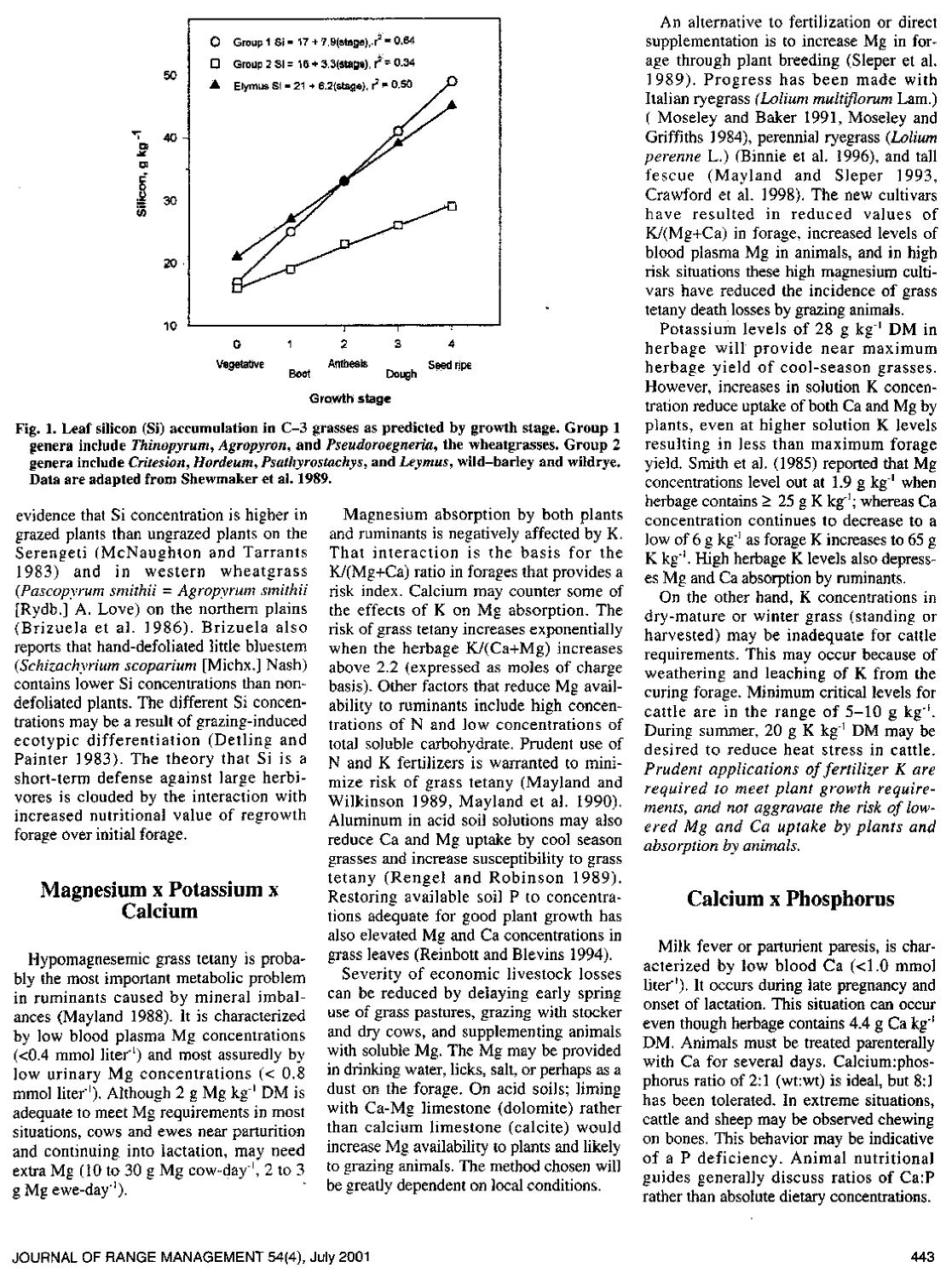# Sulfur **x Selenium**

A blind staggers, or more correctly, polioencephalomalacea may occur if ruminants ingest excess sulfate sulfur (James et al. 1994, Mayland 1995, O'Toole et al. 1996). This occurs when ruminant organisms reduce  $SO_4$  to the toxic  $H_2S$  form. Sulfate in drinking water should be considered suspect in these cases (Mayland 1995). Interactions of S x Se may occur when S fertilization results in forage crop yield response. The reduced Se absorption by the plant may occur because of a direct competition of S reducing the uptake of Se or may occur by dilution of Se in the plant (Mayland and Robbins 1994, Wu and Huang 1991).

#### **Selenium**

Selenium is needed for animal health in low concentrations but is toxic at high. It may occur in high to toxic (to animals) levels in herbage grown on Cretaceous geological soils, especially in the Central Plains of North America. In other areas, herbage Se concentrations may be inadequate for animal requirements. Dietary Se requirements range from 0.03 to as much as 1.0 mg Se kg' DM. The amount is dependent upon the class of animal and levels of vitamin E, S, and other factors present in the diet. The effect of Se is complemented to some extent by that of vitamin E. High levels of dietary S will counter the availability of Se to ruminants. Whole blood Se concentrations should be greater than  $250$  nmol liter<sup>1</sup>.

Selenium is the only mineral whose supplementation of food animals is regulated by the US Food and Drug Administration (FDA 1993), Effective L3 September 1993, the FDA permitted an increase of  $0.1$  mg Se kg<sup>-1</sup> (as sodium selenite or sodium selenate) in complete feeds for animals. The use of Se boluses is not permitted. Congress and U.S. President Clinton suspended the FDA action until 31 December 1995 (Gloyd 1994). Thus, during 1995, animal and fowl feeds could contain 0.3 mg Se kg' and the osmotic Se bolus for cattle could be used as a source of Se. These on-again, off-again, changedagain regulations have not satisfactorily met Se nutrition needs of animals. The current status is that none of the regulations adequately consider the Level nor bioavailability of Se in naturally occurring feedstuffs. Selenium deficiency causes white muscle disease, ill thrift, and reduced fertility, in animals. Alkali disease and acute toxicosis (selenosis) may occur when animals ingest excess  $\text{Se}(>5 \text{ mg kg}^{\prime})$ (Mayland 1994).

# **Copper x Molybdenum x Sulfur x Iron**

Copper deficiencies may occur in grazing animals (Baker and Ammerman 1995). Reduced bioavailability of Cu occurs in the presence of increased intake and bioavailability of Mo, S, and Fe. The formation of thiomolybdates in the gut, reduces absorption of Cu by animals (Baker and Ammerman 1995). Dietary Cu intake should be decreased in those areas where herbage Mo levels are extremely low. When Mo levels are high as they might be in some meadow soils, then Cu supplementation should be increased. Copper requirements for cattle are about twice those for sheep. Several incidences of Cu toxicity in grazing sheep have been reported on recently manured pastures. These are associated with swine or poultry manures from operations where,Cuanthelmintics are used for control of intestinal parasites (McDowell L992, Suttle and Price 1976). Copper bioavailability differs among some grasses as Stoszek et al. (1986) showed for cattle grazing tall fescue or quackgrass. Nutritionists should be alert to signs of Cu deficiency or toxicity in animals, because of the many opportunities for interaction that affect Cu bioavailability.

#### **Cobalt, Fluorine, Iodine**

The Co requirements for sheep are about twice those for cattle (Henry L995). Lambs are most sensitive to Co deficiency. Fluorine in concentrations of 1 to 2 mg F kg', while not required by animals, is beneficial for high tooth and bone density. Concentrations of 4 to 8 mg F kg' will cause brown staining of tooth enamel and concentrations greater than 8 mg  $F$  kg<sup>-1</sup> will reduce tooth and bone density and increase tendency for breakage. Drinking water is the primary source of F. Sprinkle irrigation of forages, using high F water, is another way in which animals may ingest excess F (Wallender and Keller 1984). High F is often associated with thermal water and with rock phosphates used for supplemental P in rations. The F intake may not be a problem for adult animals. However, for young growing stock intake of excess F will weaken tooth and bone formation and livestock men should consider growing these animals in other areas where *F* intake is much less (Mayland, personal experience).

Animal performance can be good on pastures containing 0.3 mg I kg" DM. however, the northern half of the U.S. and Canada is generally I-deficient (McDowell L992, Miller and Ammerman [995). Salt (NaCI) is a common carrier of supplemental I for both human and domestic livestock and will be identified as iodized salt (Miller and Ammerman L995). Dietary intakes of 1 to 2 mg I kg' DM must be considered when animals are eating goitrogenic plants like turnips and other *Brassica species* (Miller and Ammerman 1995).

# Ultra-Trace Elements

The elements Al, As, Cr, Ni, V, Sn are presumed essential for ruminants although research data are not available. If required, the dietary concentrations must be extremely low. Using the definition of essentiality for plants; one might also add Ba, Br, F, Rb, and Sr. We have measured <0.5 mg Cd  $kg<sup>4</sup>$ DM and 0.5 to 6 mg F kg' DM in grass herbage. We are currently not aware of any factors that might affect the bioavailability of these ultra-trace elements. Several of these elements, if required by plants and animals, must be at such low concentrations in nutrient culture or in diet that it is difficult to conduct a sufficiently 'clean environment' to test their essentiality.

# Interaction with Immunological Requirements

The mineral element requirement of animals is defined as the amount of bioavailable nutrient in the diet required for growth and reproduction and further that the element is the only component that can meet that animal's needs. There is increasing evidence (Mayland et al. 1987) suggesting that for some trace elements, a higher concentration of the element may be needed for maintaining the animal's immune system than is currently considered as required for good growth and performance. Experimental results, however, are mixed and possibly animal species dependent (Ward and Spears 1999). Further experimentation is required to substantiate the role of trace element requirements and the development of full immunological response levels.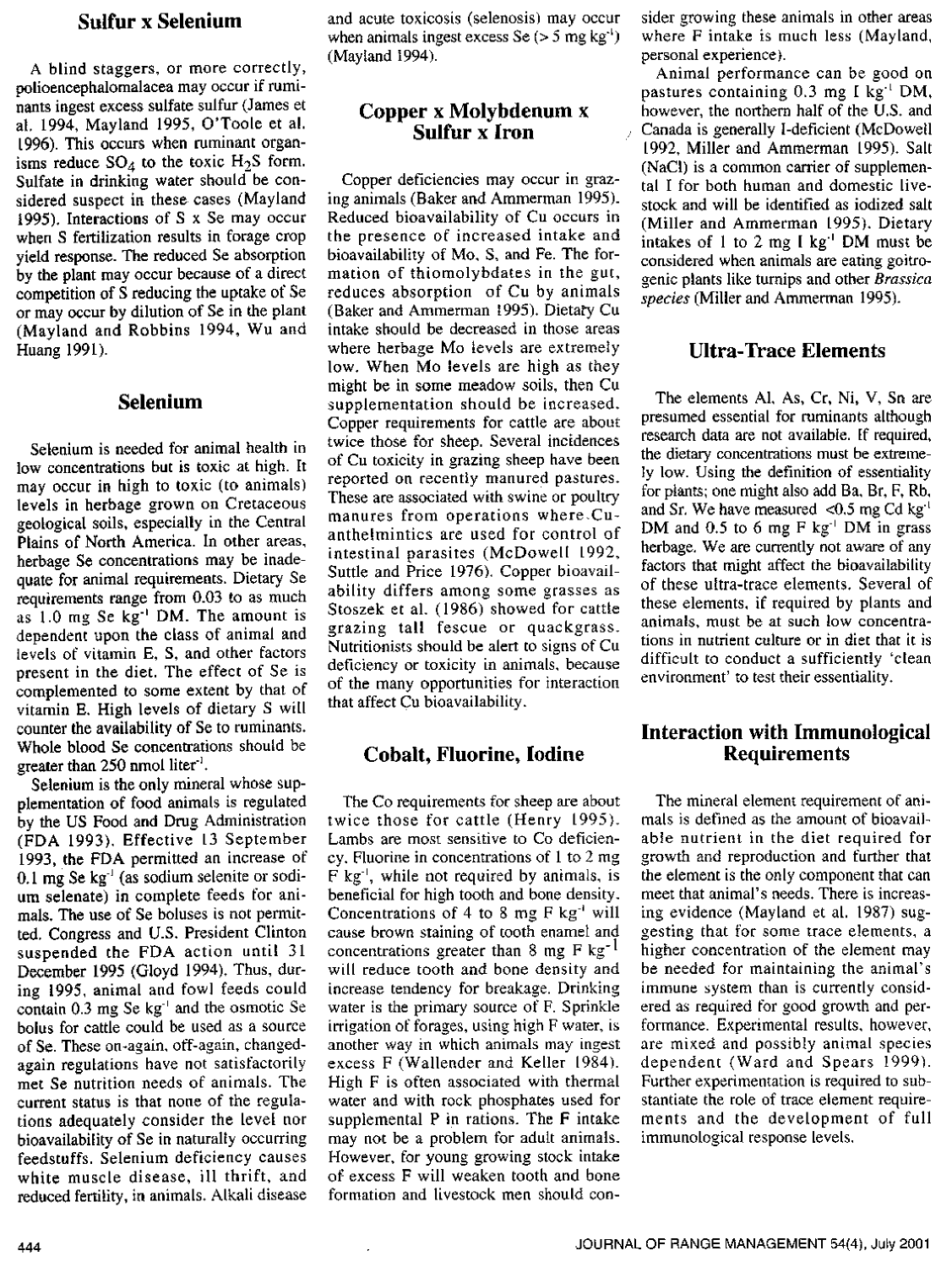### **Soil Contamination of Forage <b>Summary Summary References Soil Intake by Animals**

Mineral element concentrations of analyzed herbage samples may be significantly biased by the presence of dust or soil adhering to the material (exogenous components). Such contamination is reflected by plant sample Fe concentrations greater than 250 mg kg<sup>-1</sup> DM (Mayland and Sneva 1983). Laboratory personnel in the senior author's lab routinely use a level of 400 as a threshold indicator of possible soil contamination of plant samples. Soil contamination on herbage may elevate the intake of Fe, Mn, Se, Co, and other elements above the true elemental composition of the herbage. Direct soil ingestion by animals may also affect the intake of some mineral elements (Mayland et al. 1975. 1977, Sneva et al. 1983 ). This source of mineral elements may be important when studying trace element responses of free grazing livestock {Mayland et al. 1980). In some situations the eating of soil (a form of geophagia) is an attempt to provide a dietary buffer. In horses, it is often <sup>a</sup> behavioral response to boredom with the subsequent risk of developing an irritating and sometimes fatal case of sand collie.

Ingested soil can have another impact on animal health as is seen in the following case. Breeding cattle from one area of the Great Basin, contrasted to cattle from other areas, are routinely discounted when sold through the regional livestock auction barn. This discounting occurs because of a significantly greater loss or wearing of teeth. These animals may ingest more soil than others. A check of surface minerals from those grazing lands indicate a hardness (Moh scale) much greater than tooth enamel and thus minerals in the ingested soil serve as an abrasion to the enamel. Tooth enamel is apatite with a rating of 5, whereas talc is rated 3 and diamond is rated 10. Soil minerals range several points above or below 5.

# **Tirolithiasis**

Male sheep or cattle are more prone to kidney stones when the dietary Ca:P is less than 2:1 or ingested Si is high and water intake is limited (Bailey 1976). Supplementing Ca will reduce the incidence of this problem only if the stones are analyzed as containing high concentrations of P. Providing adequate and quality drinking water will reduce the incidence of silicosis.

Discussions of mineral nutrition of forage plants and forbs must include the elemental needs of both plant and grazing animal. Grasses require 6 macronutrients (N. K. Ca. Mg, P, and S) in concentrations exceeding  $1,000$  mg kg<sup>-1</sup>. They also require 7 micronutrients (B, Cl. Cu, Fe. Mn. Mo. and Zn) in concentrations ranging from 0.1 to 50 mg  $kg^{-1}$ . Some ultratrace elements like Ni. Co, Si, and Na may also be needed by cool-season grasses.

Grazing animals require 8 macronutrients. This list includes the same 6 needed by plants plus Na and Cl. Animals require some of the same micronutrients as plants (Cu, Fe, Mn, Mo, and Zn) plus Co, I and Se. Animals may also require ultratrace quantities of Cr, Li, and Ni.

Grasses may exhibit macronutrient deficiencies but seldom suffer from micronutrient deficiencies. However, they may not provide sufficient macronutrients (N, Ca, Mg, P, and 5), micronutrients (Cl, Cu or Zn), or other elements (1, Na or Se) and thus fail to meet the animal's nutritional needs. Paddocks of cool-season grasses are often fertilized with N and K. If N-fix**ing legumes** are present then P may be applied to these paddocks and N fertilization is omitted. Grazing animals are generally supplemented with NaCl and may also receive additional amounts of I, Se, Zn, and Co trace mineral to supplement their forage diets. Ruminants may also receive supplementary Mg where there is considerable risk of grass tetany.

Often grass and forb diets will contain nutrient levels considered adequate, but the bioavailability of some minerals may be reduced because of interactions like K x Mg, Mo x Cu x S, and S x Se. Split applications of K fertilizer will minimize the impact of high K levels on Mg availability to the plant and subsequent animal.

Forages in some geographic areas contain sufficient mineral nutrients to maintain herbage growth, but there may be an insufficient amount of Cu, Mg, Se (not needed by plants), or Zn to meet animal requirements. For example, tall fescue is well adapted to many areas of the U.S. Soils in these areas contain little plantavailable Se and plants growing on them may not take up sufficient Se to meet animal requirements (McQuinn et al.1991). Management programs that allow for direct or indirect supplementation of these nutrients to the animals should be considered.

Knowledge of mineral element requirements of forages plants and grazing animals is essential to understand the complex interactions that one element may have on another.

- Bailey, C.B. 1976. Effects of ammonium chloride on formation of siliceous urinary calculi in calves. Can. J. Anim. Sci. 56:359-360.
- Baker, D.H. and C.B. Ammerman. 1995. Copper bioavailability. 127-15'7. *In:* C.B. Ammerman, D.H. Baker, and A.]. Lewis. Bioavailability of nutrients for animals. Academic Press.. N.Y.
- Binnie. R.C., D.T. Hohnston, and D.M.B. Chesinutt. 1996. The effect of a high-magnesium perennial ryegrass variety on the magnesium status of sheep. Grass Forage Sci. 51:456-463.
- Blackman, E. and C.B. Bailey. 1971. Dissolution of silica from dried grass in nylon bags placed in the rumen of a cow. Can. J. Anim, Sci. 51:327-332.
- Bovey, R.W., D. Le Tourneua, and L.C. Erikson. 1961. The chemical composition of medusahead and downy brome. Weeds 9:307-311.
- Brizuela, M.A., J.K. Detling, and M.S. Cid. 1986. Silicon concentration of grasses growing in sites with different grazing histories. Ecol. 67:1098-1101.
- Crawford, R.J., Jr., M.D. Massie, D.A. Sleper, and H.F. Mayland. 1998. Use of an experimental high-magnesium tall fescue to reduce grass tetany in cattle. 1. Prod. Agr., 11:491-496
- Detling, J.K. and E.L. Painter. 1983. Defoliation responses of western wheatgrass populations with diverse histories of prairie dog grazing. Oecologia (Berlin) 57:65-71.
- Fageria, N.K., V.C. Baligar, and C.A. Jones. 1991. Growth and mineral nutrition of field crops. Marcel Dekker, N.Y.
- Food and Drug Administration (FDA). 1993. Food additives permitted in feed and drinking water of animals; Selenium. Federal Register (13 Sept. 1993) 56 (175): 47962-47973.
- Gloyd, J.S. 1994, Stay of selenium amendments lifted. 1. Amer. Vet. Med. Assoc. 205:1639.
- Gough, L.P., H.T. Shacklette, and A.A. Case. 1979. Element concentrations toxic to plants, animals, and man. U.S. Geol. Surv. Bull. 1466.
- Grace, N.D. 1994. Managing trace element deficiencies. AgResearch, New Zealand Pastoral Agr. Res. Inst., Publ. Palmerston North, N.Z.
- Grace, N.D. and B.G. Clark. 1991. Trace element requirements, diagnosis and prevention of deficiencies in sheep and cattle. p. 321-345. *In:* T. Tsuda, Y. Sasaki, and R. Kawashima. (ed.). Physiological aspects of digestion and metabolism in ruminants. Academic Press, San Diego. Calif.
- Harbers, L.11., D.J. Raiten, and G.M. Paulsen. 3981. The role of plant epidermal silica as a structural inhibitor of rumen microbial digestion in steers. Nutr. Rep. Int, 24:1057-1066.
- Harris, K.B., V.M. Thomas, M.K. Peterson, S.D. Kachman, and M.J. McInerney. 1989. Influence of minerals on rate of digestion and percentage degradable in vitro neutral detergent fiber. Nutr. Rep. Int. 40:219-226.
- Henry, P. 1995. Cobalt bioavailability. p. 119- 1126. In: C.B. Ammerman, D.H. Baker, and A.J. Lewis. Bioavailability of nutrients for animals. Academic Press. N.Y.
- James, L.F., W.F. Hartley, K.E. Panter, B.L. Stegelmeier, D. Gould, and H.F. Mayland. 1994. Selenium poisoning in cattle. P. 416-420.